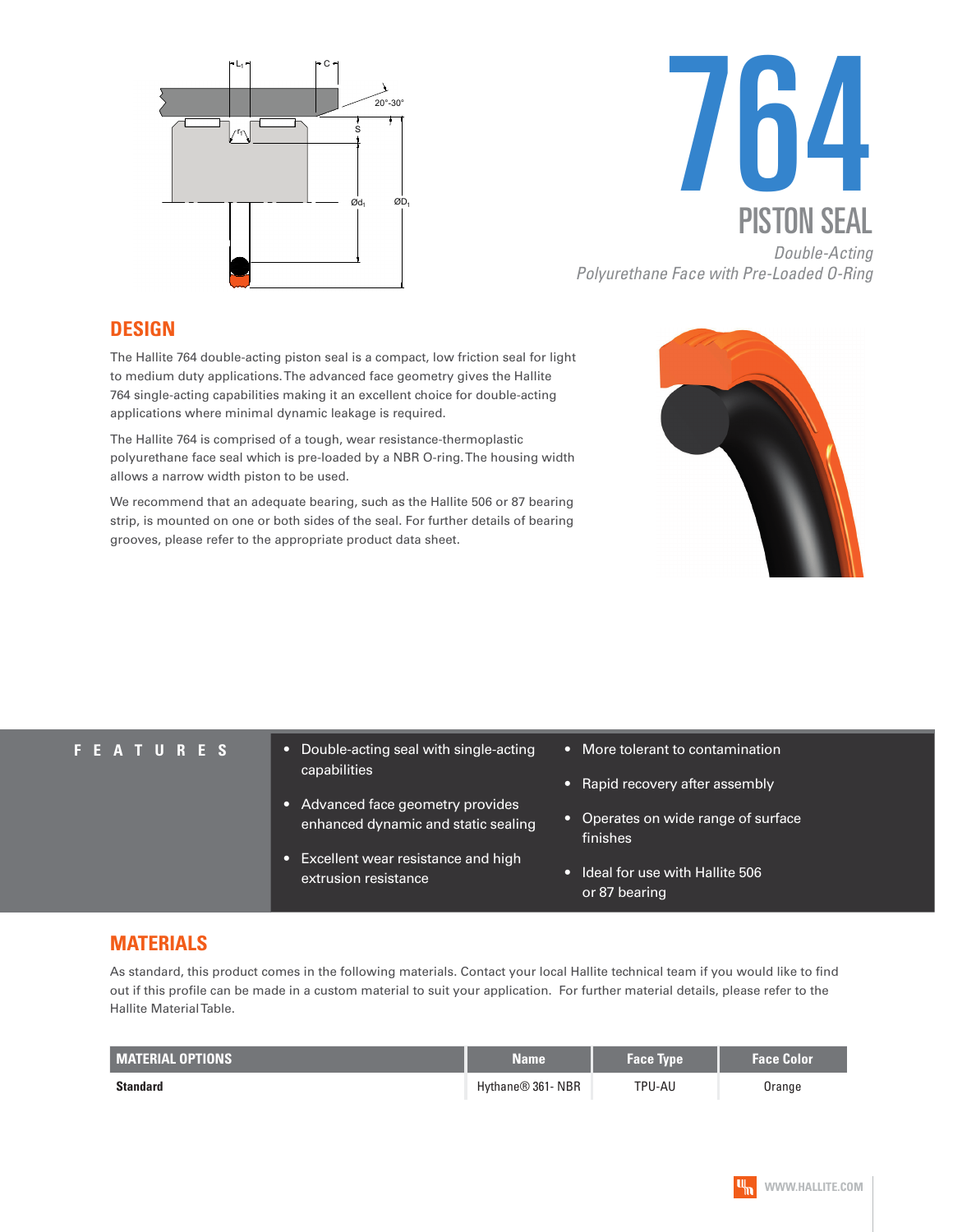**NOTE**

**NOTE**

# **TECHNICAL DETAILS**

| <b>OPERATING CONDITIONS</b> | <b>METRIC</b>                     | <b>INCH</b>                   |
|-----------------------------|-----------------------------------|-------------------------------|
| <b>Maximum Speed</b>        | 1.0 <sub>m/sec</sub>              | $3.0$ ft/sec                  |
| <b>Temperature Range</b>    | $-30^{\circ}$ C +110 $^{\circ}$ C | $-22^{\circ}F + 230^{\circ}F$ |
| <b>Maximum Pressure</b>     | 250 <sub>bar</sub>                | 3600 psi                      |

Data given are maximum values and can apply depending on specific application. Maximum ratings of temperature, pressure, or operating speeds are dependent on fluid medium, surface, gap value, and other variables such as dynamic or static service. Maximum values are not intended for use together at the same time, e.g. max temperature and max pressure. Please contact your Hallite technical representative for application support.

| <b>MAXIMUM EXTRUSION GAP</b> |       |       |       |
|------------------------------|-------|-------|-------|
| <b>Pressure bar</b>          | 100   | 160   | 250   |
| <b>Maximum Gap mm</b>        | 0.60  | 0.50  | 0.40  |
| Pressure psi                 | 1500  | 2400  | 3750  |
| <b>Maximum Gap in</b>        | 0.024 | 0.020 | 0.016 |

Figures show the maximum permissible gap all on one side using minimum rod Ø and maximum clearance Ø. Refer to Housing Design section.

| <b>SURFACE ROUGHNESS</b>                    | umRa               | umRz               | <b>umRt</b>       | uinRa     | <b>uinRz</b>     | uinRt     |
|---------------------------------------------|--------------------|--------------------|-------------------|-----------|------------------|-----------|
| <b>Dynamic Sealing Face ØD</b> <sub>1</sub> | $0.1 - 0.4$        | $1.6 \text{ max}$  | 4 max             | $4 - 16$  | $63 \text{ max}$ | $157$ max |
| <b>Static Sealing Face Ød.</b>              | 1.6 <sub>max</sub> | 6.3 <sub>max</sub> | 10 <sub>max</sub> | $63$ max  | $250$ max        | 394 max   |
| <b>Static Housing Faces L</b>               | $3.2$ max          | 10 <sub>max</sub>  | $16$ max          | $125$ max | 394 max          | $630$ max |

| <b>CHAMFERS &amp; RADII</b>      |       |       |       |       |
|----------------------------------|-------|-------|-------|-------|
| Groove Section $\leq$ S mm       | 3.75  | 5.50  | 7.75  | 10.50 |
| <b>Min Chamfer C mm</b>          | 2.00  | 2.50  | 5.00  | 5.00  |
| Max Fillet Rad r <sub>1</sub> mm | 0.40  | 0.80  | 1.20  | 1.60  |
| Groove Section $\leq$ S in       | 0.150 | 0.220 | 0.310 | 0.410 |
| <b>Min Chamfer C in</b>          | 0.080 | 0.100 | 0.200 | 0.200 |
| Max Fillet Rad r <sub>1</sub> in | 0.016 | 0.032 | 0.047 | 0.063 |

| <b>TOLERANCES</b> | $9D_1$         | $q_{\rm{d}}$   | ×            |  |
|-------------------|----------------|----------------|--------------|--|
| mm                | H <sub>9</sub> | h <sub>9</sub> | $+0.20 - 0$  |  |
| ın                | H9             | h9             | $+0.008 - 0$ |  |